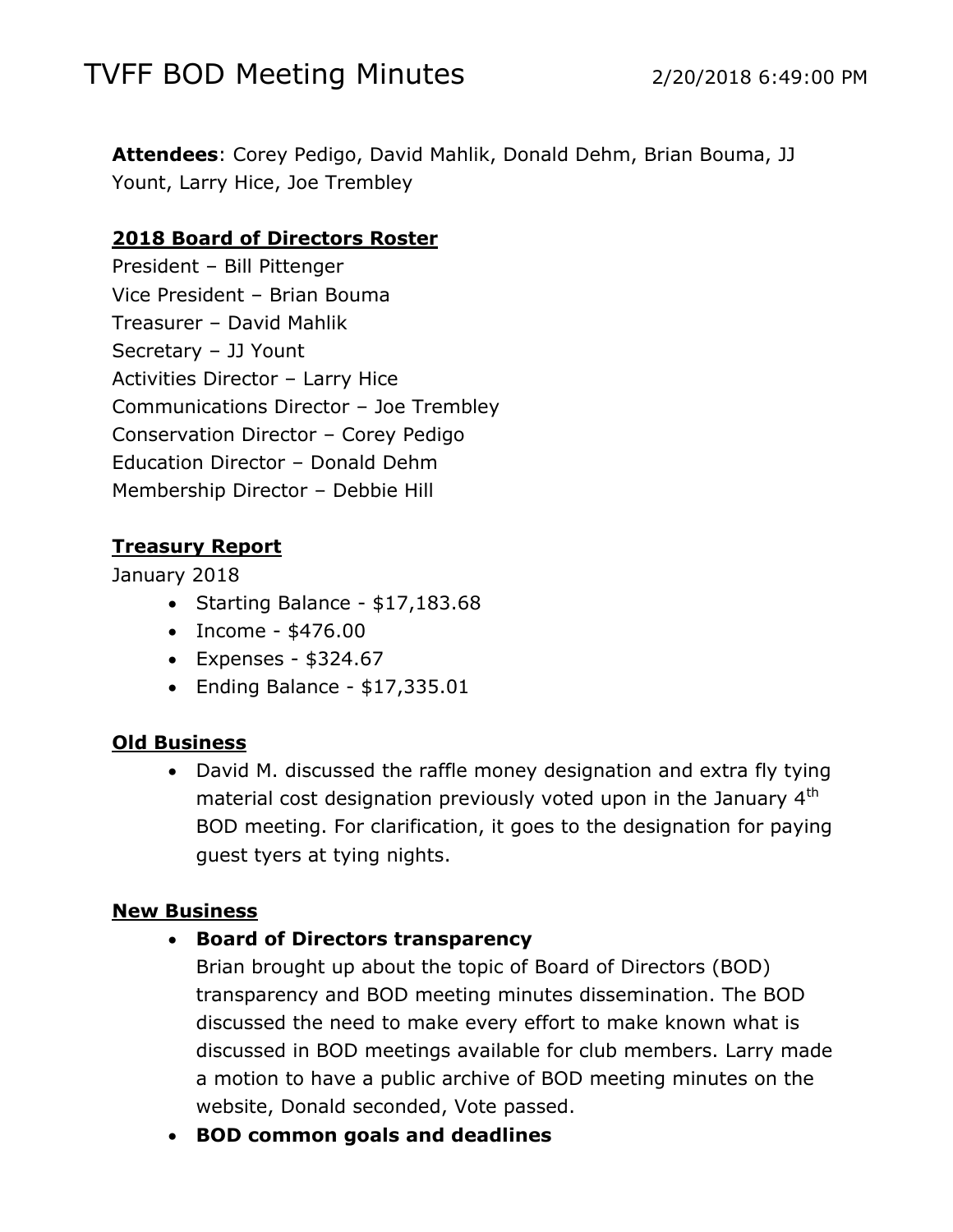- o We should all work together for common goals instead of in individual direction.
	- 6 month goal try our best to finish incorporating
	- 12 month work out plans for expansion of activities, education, and conservation programs

# **Club Bank Updates**

- o We currently have a Tax ID number, but no paperwork of it's classification or origination.
- o In 2015 BOD members signed W9's with Wells Fargo. In doing so, the Tax ID number accidently switched to a personal SSN. On Feb. 14, 2018 David Mahlik switched it back to the clubs official Tax ID number.
	- We are not sure what classification the Tax ID number is, an option is to call the IRS and ask. Another option is to leave things as is, and wait for incorporation, which will start things over for us as an organization.
	- The recommendation is to keep things as is for now. All agreed

# **Budgeting/Financial stewardship**

- o All contract (storage unit, insurances, etc.) renewals should be renegotiated regularly to maintain good stewardship.
- o As we become a 501c3 organization the BOD will develop and operate under a yearly budget.
	- **Not to exceed" style budgeting**
	- **EXECOMMEDE Larry recommends each director come up with a** "dream" budget and start making plans for future budget operation. For discussion only at this point.

# **Monthly Speaker Hotel cost**

 $\circ$  Brian will need to pay for a 1 night hotel stay for the March club meeting speaker, which will cost more than \$100 but less than \$150. BOD voted to approve, vote passed.

# **By Law revision**

- o Joe recommends as we update the By Laws for FFI charter club membership, that each BOD member look over the current By Laws and start thinking of other changes to be potentially made.
- **501c3 donations/grants**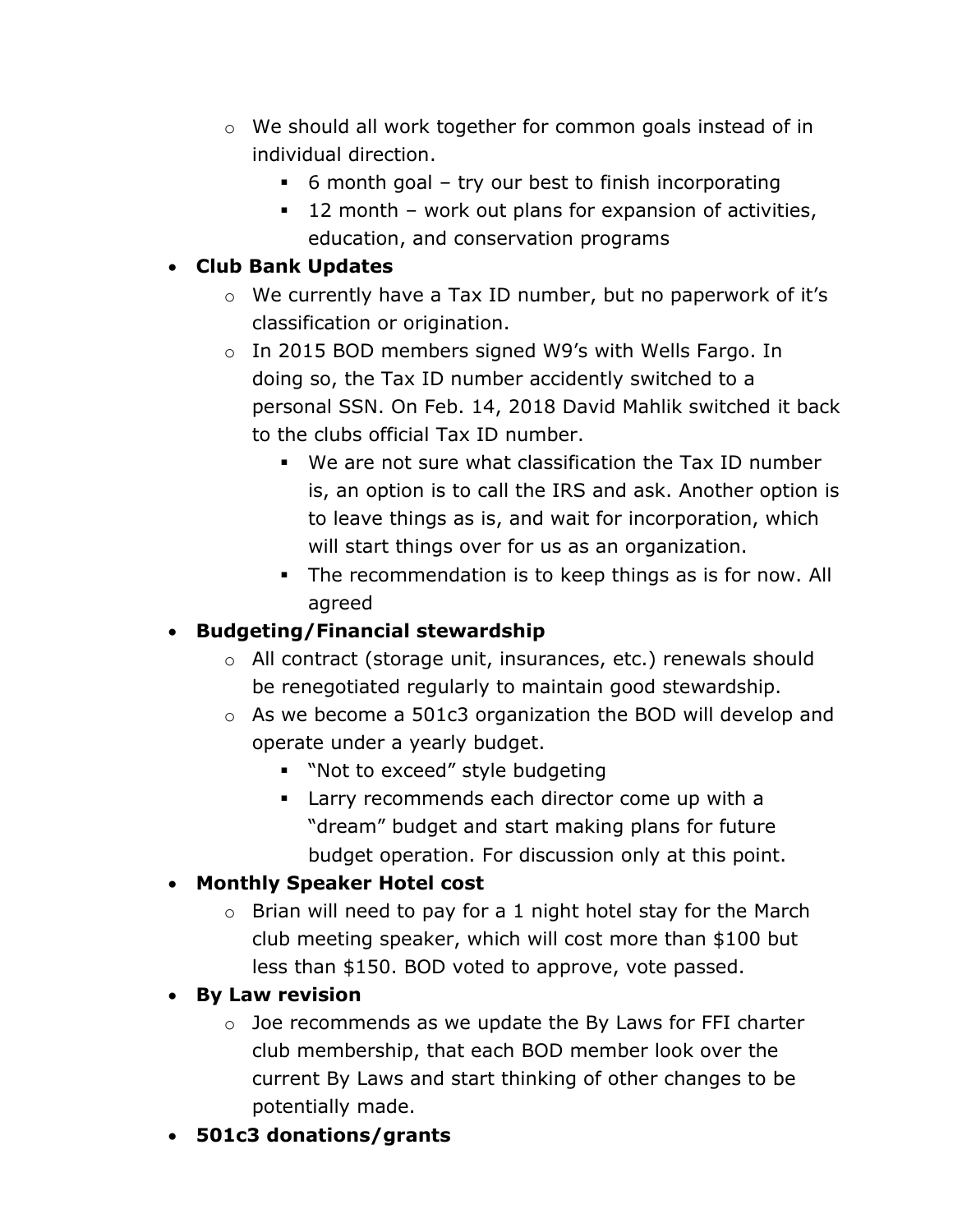- $\circ$  The process of requesting donations for the annual banquet should changes from what it is now as we become a 501c3. Namely, TVFF will be required to give receipts.
- o We should also start thinking "bigger" on who we ask for sponsorships because the 501c3 designation peaks more interest.
- o We should look at grants to apply for that we would be eligible for as a 501c3.

## **Partnering with other non-profits**

o The club members when surveyed listed some specific nonprofits such as Boy Scouts and Girl Scouts along with other, that they wished TVFF would partner with. That will be looked at when we become a 501c3.

### **Incorporation process**

- o Reserve name \$25
- o Acquire Tax ID
- o Acquire Certificate of Existence \$25
- o Acquire Certificate of Formation \$100
	- **Send to FFI for approval**
	- **Acquire a physical address**
- o Probate Judge
	- State Fee  $$100$
	- Probate Fee \$80
- o Secretary of State indexes the filing

## **Petty Cash**

o David would like to have a petty cash fund. Request is for the fund to be \$250, petty reimbursements for transactions less than \$50. BOD voted, vote passed.

## **Action items**

- Create BOD meeting minutes archive on the website Joe
- All BOD members think through their area's potential annual budget to be presented at next BOD meeting for discussion
- Reserve TVFF name with government Joe
- Acquire Tax ID David
- Acquire Physical Address for TVFF David
- Acquire a Registered Agent Larry